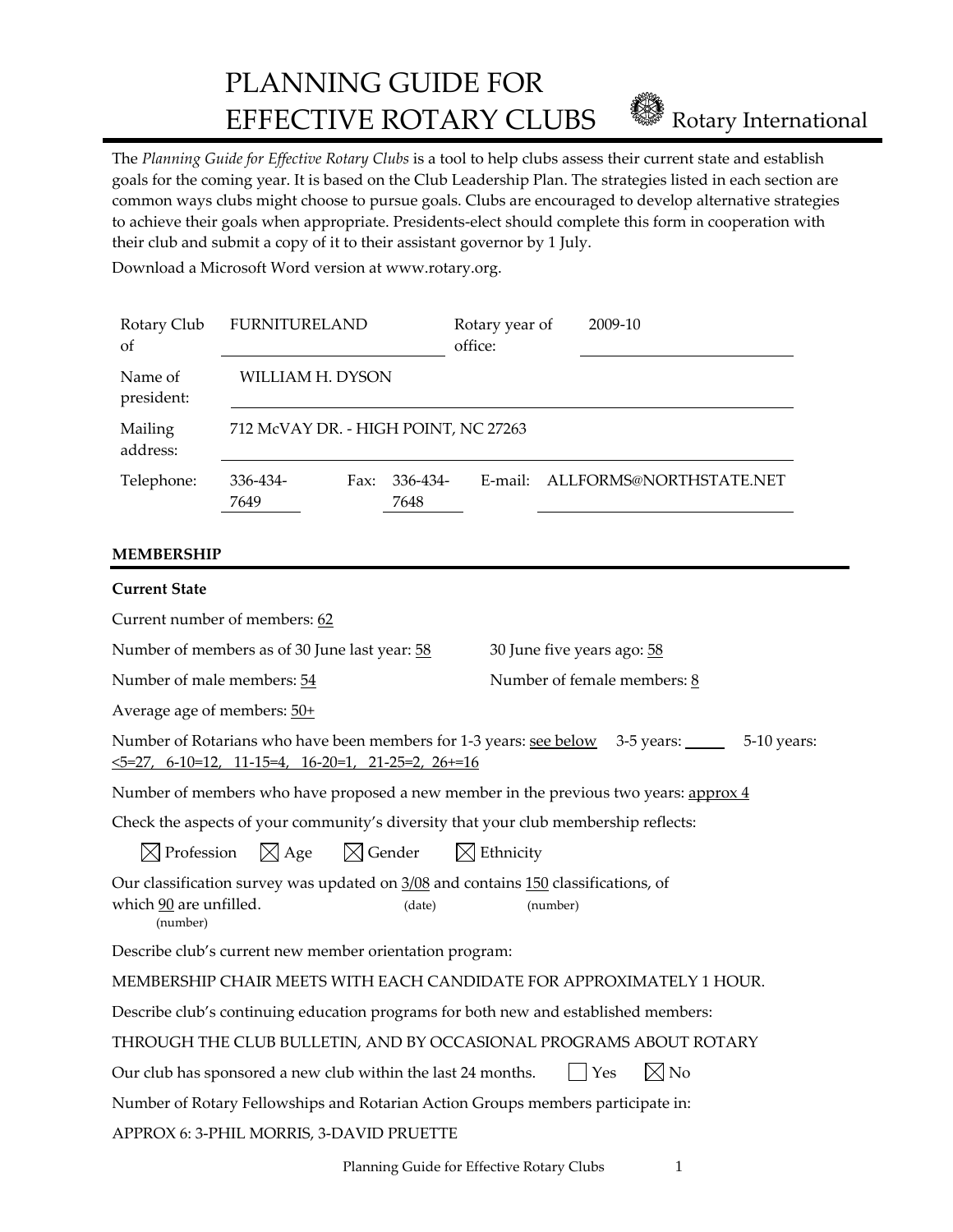What makes this club attractive to new members?

# MEMBERS LIKE THE SIZE OF THE CLUB, DIVERSE MEMBERSHIP, INTERESTING PROGRAMS, FOOD IS SOME OF THE BEST IN HIGH POINT, MEMBERS ENJOY GOOD FELLOWSHIP

What aspects of this club could pose a barrier to attracting new members?

TIME REQUIRED, COST

# **Future State**

Membership goal for the upcoming Rotary year: 62 members by 30 June 2010

(number) (year)

Our club has identified the following sources of potential members within the community:

NEW MEMBERS, NEW BUSINESSES, FRIENDS, BUSINESS ASSOCIATES

# **How does the club plan to achieve its membership goals?** *(check all that apply)*

- $\boxtimes$  Develop a retention plan that focuses on maintaining high levels of enthusiasm through participation in interesting programs, projects, continuing education, and fellowship activities
- $\boxtimes$  Ensure that the membership committee is aware of effective recruitment techniques
- $\boxtimes$  Develop a recruitment plan to have the club reflect the diversity of the community
- $\boxtimes$  Explain the expectations of membership to potential Rotarians
- $\boxtimes$  Implement an orientation program for new members
- $\boxtimes$  Create a brochure that provides general information about Rotary as well as specific information about the club for prospective members
- $\boxtimes$  Assign an experienced Rotarian mentor for every new club member
- $\boxtimes$  Recognize those Rotarians who sponsor new members
- $\boxtimes$  Encourage members to join a Rotary Fellowship or Rotarian Action Group
- $\boxtimes$  Participate in the RI membership development award programs
- Sponsor a new club
- Other (please describe):

# **Action steps:**

WILL WORK CLOSELY WITH MEMBERSHIP CHAIR TO INSURE THAT EXPECTATIONS OF MEMBERSHIP ARE CLEAR, AND TO MAKE SURE NEW MEMBERS ASSUME COMMITTEE RESPONSIBILITIES.

# **SERVICE PROJECTS**

# **Current State**

Number of Rotary Youth Exchange students: Hosted  $\frac{0}{0}$  Sponsored  $\frac{0}{0}$ 

Number of sponsored Interact clubs:  $1$  Rotaract clubs:  $1$  Rotary Community Corps: 0

Number of RYLA (Rotary Youth Leadership Awards) activities: 1 - GREENSBORO YOUTH LEADERSHIP PROGRAM

Number of Rotary Friendship Exchanges: 0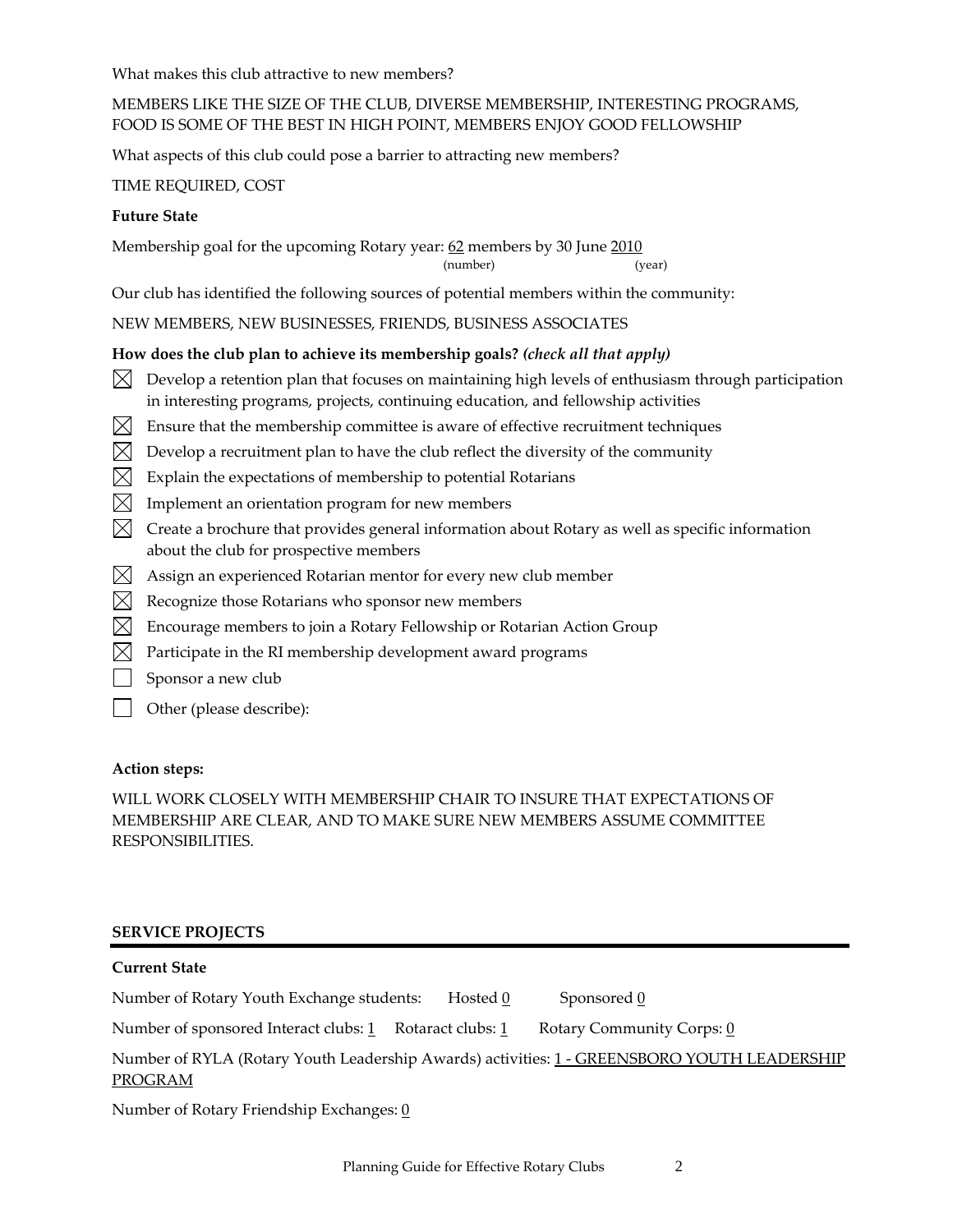Number of registered Rotary Volunteers: 0

Number of World Community Service (WCS) projects: 1 BEING CONSIDERED: ʹCAROLINAʹS PROMISE (SUPPORTING ORPHANAGE PROGRAM IN GUATEMALA

Number of other current club service projects:

AUCTION ʹSAVE THE SUDSʹ SHADOWING DAY, IF SUPPORTED BY AREA 6 CLUBS FAIRVIEW STUDENT OF THE MONTH & SHIRLEE CARDA SCHOLARSHIP TRINITY HIGH SCHOOL STUDENT OF THE MONTH CENTRAL HIGH SCHOOL INTERACT, IF THE SCHOOL WILL RESUME CORDIAL PARTNERSHIP WITH OUR CLUB KIDS VOTING, IF PROGRAM IS MADE AVAILABLE TO US HIGH POINT UNIVERSITY ROTARACT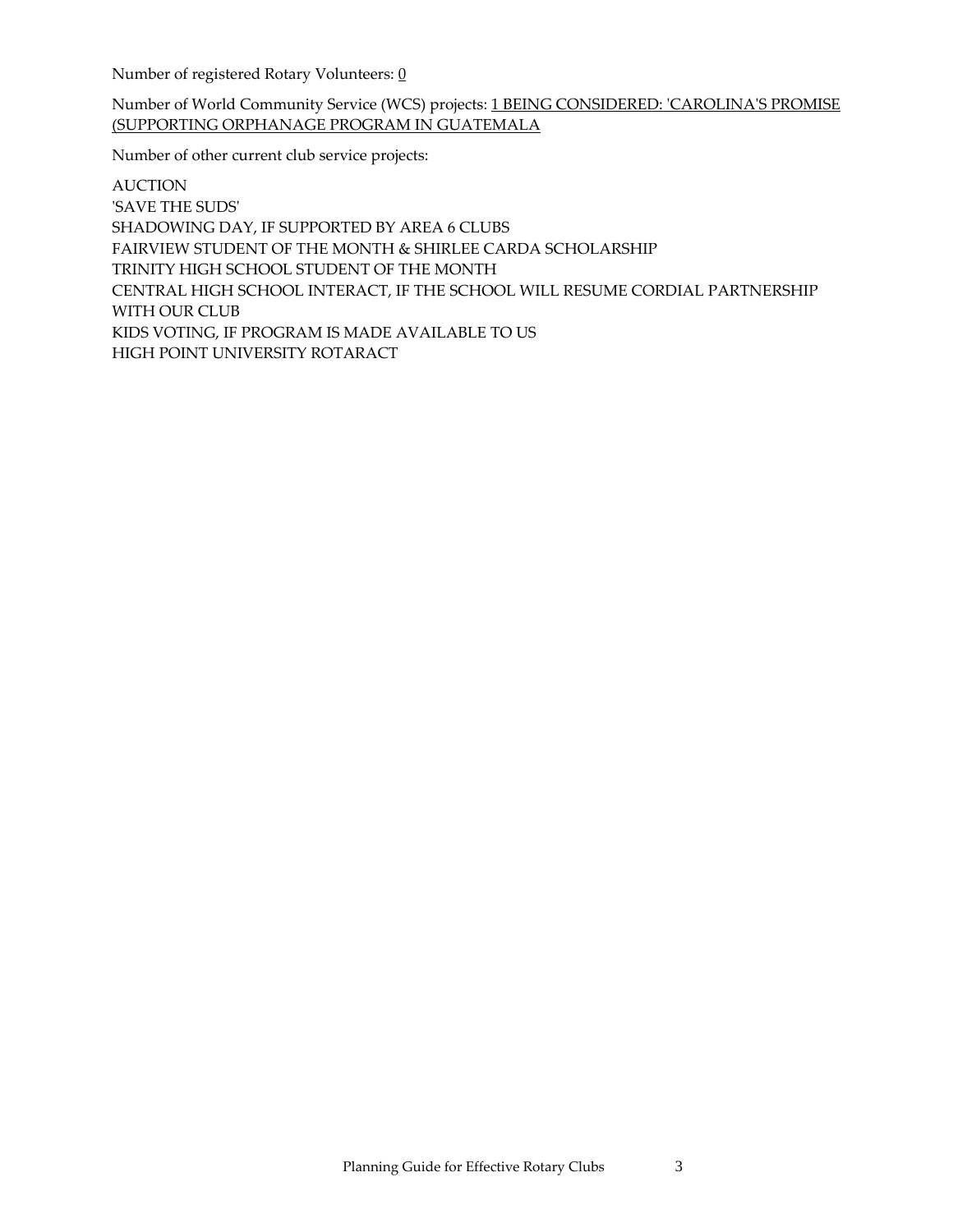#### **Future State**

Our club has established the following service goals for the upcoming Rotary year:

For our local community:

# CONTINUE LEVEL OF SUPPORT OF CURRENT PROJECTS AND CAUSES, INSPITE OF THE ECONOMY. CONSIDERING SPONSORING VETERAN FOR 'FLIGHT OF HONOR'

For communities in other countries:

CLUB HOPES PROVIDE CONTINUING SUPPORT OF EXISTING PROGRAMS, AND INVESTIGATE ʹCAROLINAʹS PROMISEʹ PROGRAM.

### **How does the club plan to achieve its service goals?** *(check all that apply)*

- $\boxtimes$  Ensure the service projects committee is aware of how to plan and conduct a service project
- $\boxtimes$  Review the club's current and ongoing service projects to confirm that they meet a need and are of interest to club members
- $\boxtimes$  Identify the social issues in the community that the club wants to address through its service goals
- $\boxtimes$  Assess the club's fundraising activities to determine if they meet project funding needs
- $\boxtimes$  Involve all members in the club's service projects
- $\boxtimes$  Conduct or obtain a needs assessment of the community or communities in other countries
- $\boxtimes$  Recognize club members who participate in and provide leadership to the club's service projects
- $\boxtimes$  Identify a partner club with which to carry out an international service project
- $\boxtimes$  Participate in:
	- $\boxtimes$  Interact  $\boxtimes$  Rotary Friendship Exchange  $\Box$  World Community Service
	- $\boxtimes$  Rotaract  $\Box$  Rotary Volunteers  $\Box$  Rotary Youth Exchange
	- $\Box$  Rotary Community Corps  $\Box$  RYLA (Rotary Youth Leadership Awards)
- Use a grant from The Rotary Foundation to support a club project
- $\boxtimes$  Other (please describe): TRY TO HELP CLUB UNDERSTAND CHANGING NATURE OF THE ROTARY FOUNDATION AND TO LEARN HOW TO MAKE IT WORK FOR US.

#### **Action steps:**

MEMBERS HAVE EXPRESSED MORE INTEREST IN LOCALLY BASED PROJECTS. HOPE TO HELP CLUB UNDERSTAND HOW PROGRAMS NOT DIRECTLY LOCAL BENEFIT OUR LOCAL COMMUNITIES.

# **THE ROTARY FOUNDATION**

# **Current State** Number of grants awarded: District Simplified Grants:  $\underline{0}$  Volunteer Service Grants:  $\underline{0}$ Matching Grants: 0 Health Hunger and Humanity (3-H) Grants: 0 Number of Ambassadorial Scholars: Nominated 1 Selected 1 Hosted 0 Number of GSE team members:  $\blacksquare$  Nominated  $\underline{0}$  Selected  $\underline{0}$  Hosted  $\underline{0}$

Planning Guide for Effective Rotary Clubs 4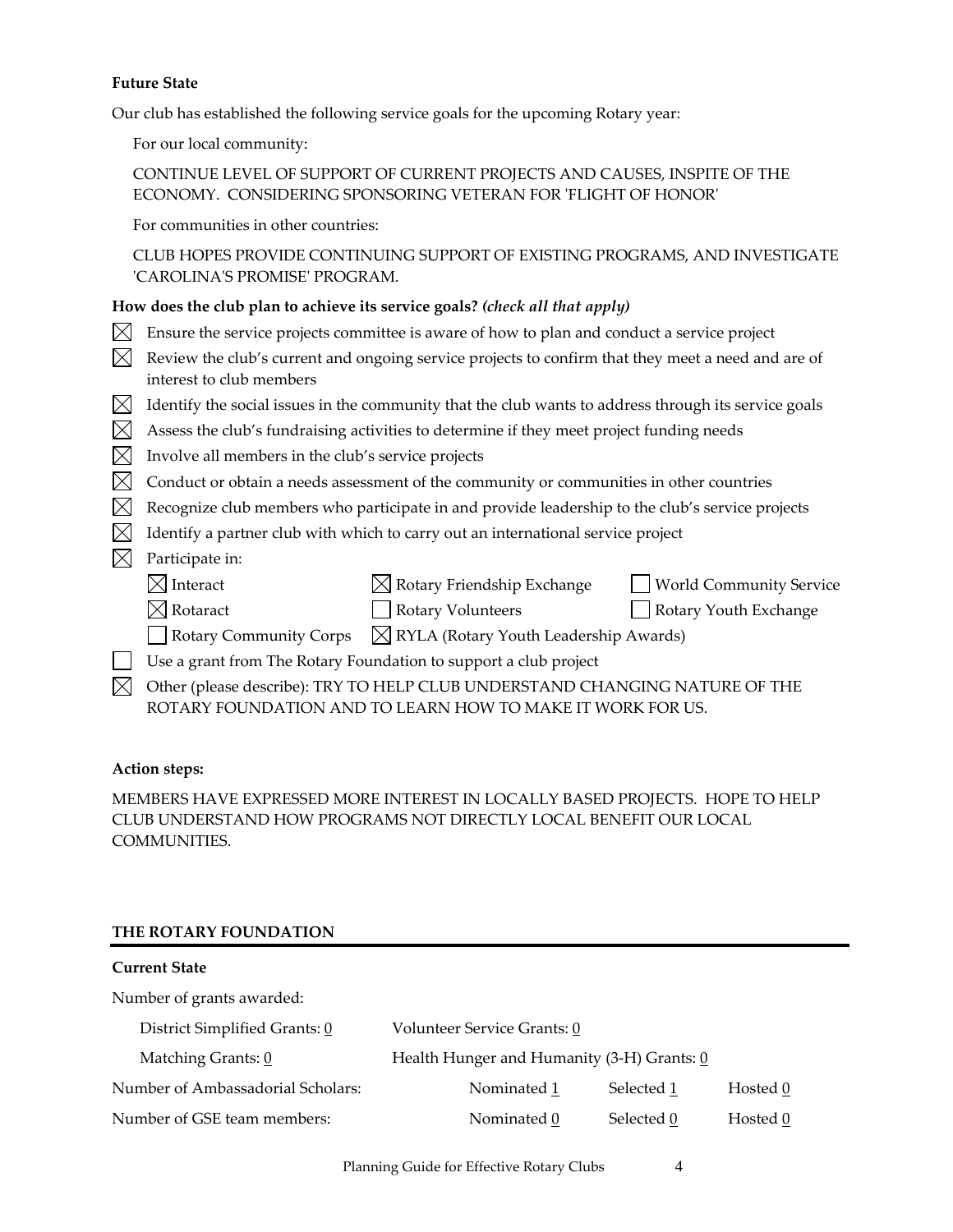Number of Rotary Grants for University Teachers: Nominated  $0$  Selected  $0$ 

Number of Rotary World Peace Fellows:  $\blacksquare$  Nominated  $\underline{0}$  Selected  $\underline{0}$  Hosted  $\underline{1}$ 

Number of Rotary Conflict Studies Fellows: Nominated Selected REDUNDANT

Number of PolioPlus or PolioPlus Partners activities: 0

Current year's contributions to Annual Programs Fund: \$15,260 ?

Current year's contributions to Permanent Fund:  $\underline{0}$ 

Number of club members who are

Paul Harris Fellows: 60 Benefactors: UNK Major Donors: GREEN, GREEN, SEDBERRY

Rotary Foundation Sustaining Members: 58 Bequest Society Members: 3

Number of Foundation alumni tracked by your club:  $\underline{0}$ 

# **Future State**

Our club has established the following Rotary Foundation goals for the upcoming Rotary year:

Our club's Annual Programs Fund contribution goal is \$200 X 62.

Our club's Permanent Fund contribution goal is  $\underline{0}$ .

Our club will participate in the following Rotary Foundation programs: GSE, AMBASSADORIAL SCHOLAR, IF D3460 SENDS ONE

# **How does the club plan to achieve its Rotary Foundation goals?** *(check all that apply)*

| $\boxtimes$ Ensure the club's Rotary Foundation committee understands the programs of The Rotary Foundation |
|-------------------------------------------------------------------------------------------------------------|
| and is committed to promoting financial support of the Foundation                                           |

- $\boxtimes$  Help club members understand the relationship between Foundation giving and Foundation programs
- $\boxtimes$  Plan a club program about The Rotary Foundation every quarter, especially in November, Rotary Foundation Month
- $\Box$  Include a brief story about The Rotary Foundation in every club program
- $\boxtimes$  Schedule presentations that inform club members about The Rotary Foundation
- $\boxtimes$  Ensure club's Rotary Foundation committee chair attends the district Rotary Foundation seminar
- $\boxtimes$  Use Rotary Foundation grants to support the club's international projects
- $\boxtimes$  Recognize club members' financial contributions to The Rotary Foundation and their participation in Foundation programs
- $\boxtimes$  Encourage each club member to contribute to the Foundation every year
- $\boxtimes$  Participate in:
	- $\boxtimes$  Group Study Exchange  $\Box$  PolioPlus/PolioPlus Partners

 $\Box$  Matching Grants  $\boxtimes$  Host/Sponsor Ambassadorial Scholar(s)

District Simplified Grants Sponsor a Rotary World Peace Fellow

- 3-H Grants Sponsor a University Teacher
- Volunteer Service Grants Sponsor a Rotary Conflict Studies Fellow
- $\boxtimes$  Invite Foundation program participants and alumni to be part of club programs and activities
- Other (please describe):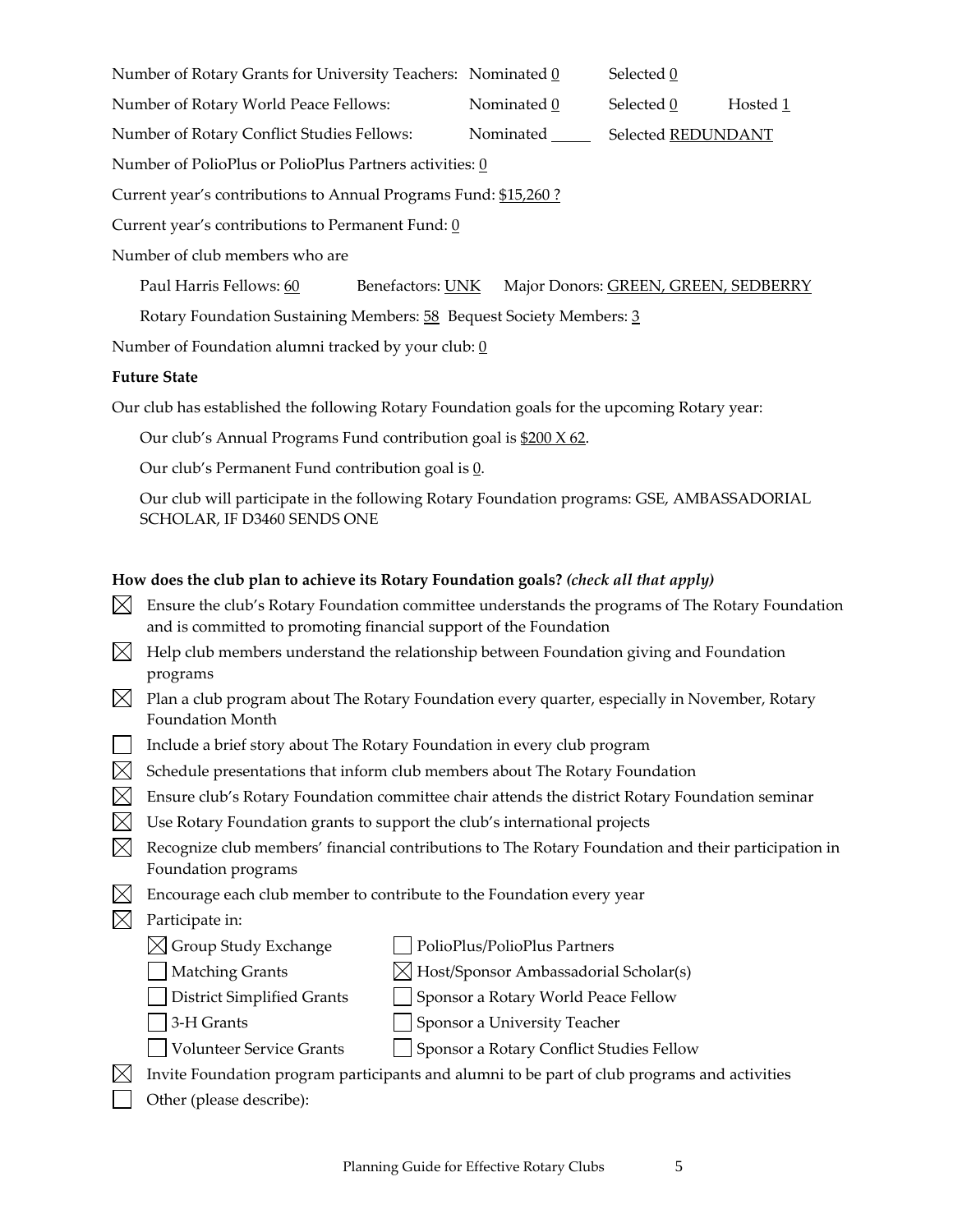# **Action steps:**

WE ANTICIPATE THAT ROTARY WILL LOSE JOHN WOMACK, WHO WAS OUR PRIMARY RESOURCE FOR INVOLVEMENT WITH ROTARY SCHOLARS. MUCH OF WHAT OUR CLUB WILL DO VIS A VIS THE ROTARY FOUNDATION DEPENDS ON WHAT PROGRAMS WILL BE AVAILABLE TO US UNDER THE 'FUTURE VISIONS' PROGRAM.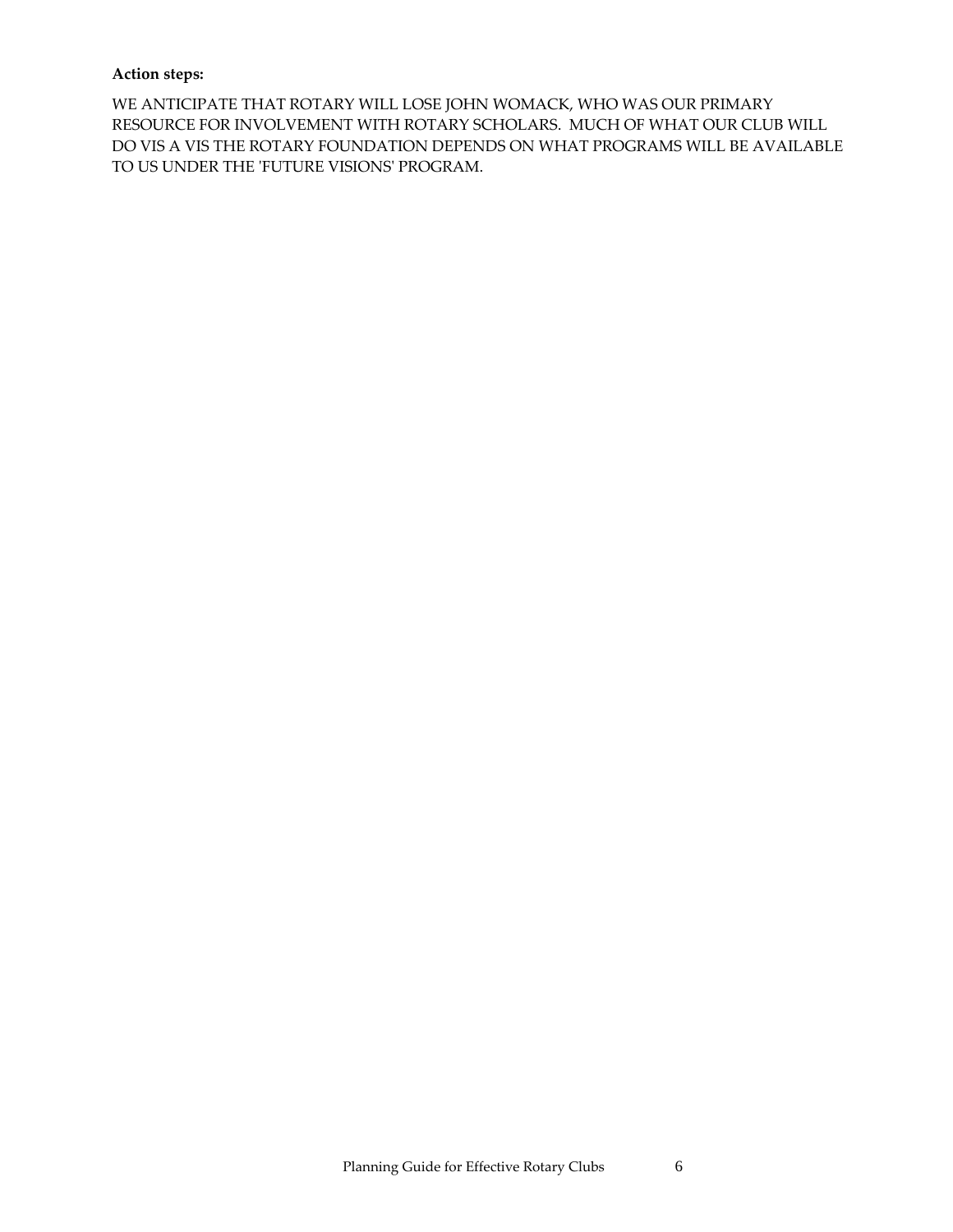# **LEADERSHIP DEVELOPMENT**

### **Current State**

Number of club leaders who attended

| District assembly: $\frac{4}{3}$ | District Rotary Foundation seminar: 1 |
|----------------------------------|---------------------------------------|
| District membership seminar: 1   | District leadership seminar: 1        |
| District conference: 6           |                                       |

Number of club members involved at the district level: MORRIS, GREEN

Number of visits from the assistant governor this past Rotary year: ASSISTANT GOVERNOR HOLDS MONTHLY MEETINGS

#### **Future State**

Our club has established the following goals for developing Rotary leaders for the upcoming Rotary year:

CLUB WILL IDENTIFY 4 MEMBERS AS POTENTIAL LEADERS BY JUNE 30, 2010

# **How does the club plan to develop Rotary leaders?** *(check all that apply)*

- $\boxtimes$  Have the president-elect attend PETS and the district assembly
- Have all committee chairs attend the district assembly
- Encourage interested past presidents to attend the district leadership seminar
- $\boxtimes$  Use the expertise of the club's assistant governor
- $\boxtimes$  Encourage new members to assume positions of leadership through participation in club committees
- $\boxtimes$  Ask club members to visit other clubs to exchange ideas and share what they learn with the club
- Other (please describe):

#### **Action steps:**

FURNITURELAND WILL BE REPRESENTED ON ALL MAJOR DISTRICT COMMITTEES PER REQUEST OF DG MIKE CONRAD. CLUB WILL ENCOURAGE DISTRICT COMMITTEE MEMBERS TO DEVELOP LEADERSHIP SKILLS AS REQUIRED TO PERFORM APPROPRIATELY AT DISTRICT LEVEL.

#### **PUBLIC RELATIONS**

#### **Current State**

List club activities covered by the media and the type of media (radio, newspaper, television, etc.):

STUDENTS OF THE MONTH, AUCTION. NEWSPAPER IS PRIMARY VEHICLE. RADIO AND TV ALSO USED.

#### **Future State**

Our club has established the following public relations goals for the upcoming Rotary year:

CLUB SECRETARY WILL FOLLOW ESTABLISHED PROCEDURES TO GET CLUB NEWS TO THE APPROPRIATE MEDIA OUTLETS.

#### **How does the club plan to achieve its public relations goals?** *(check all that apply)*

 $\boxtimes$  Ensure that the public relations committee is trained in how to conduct media campaigns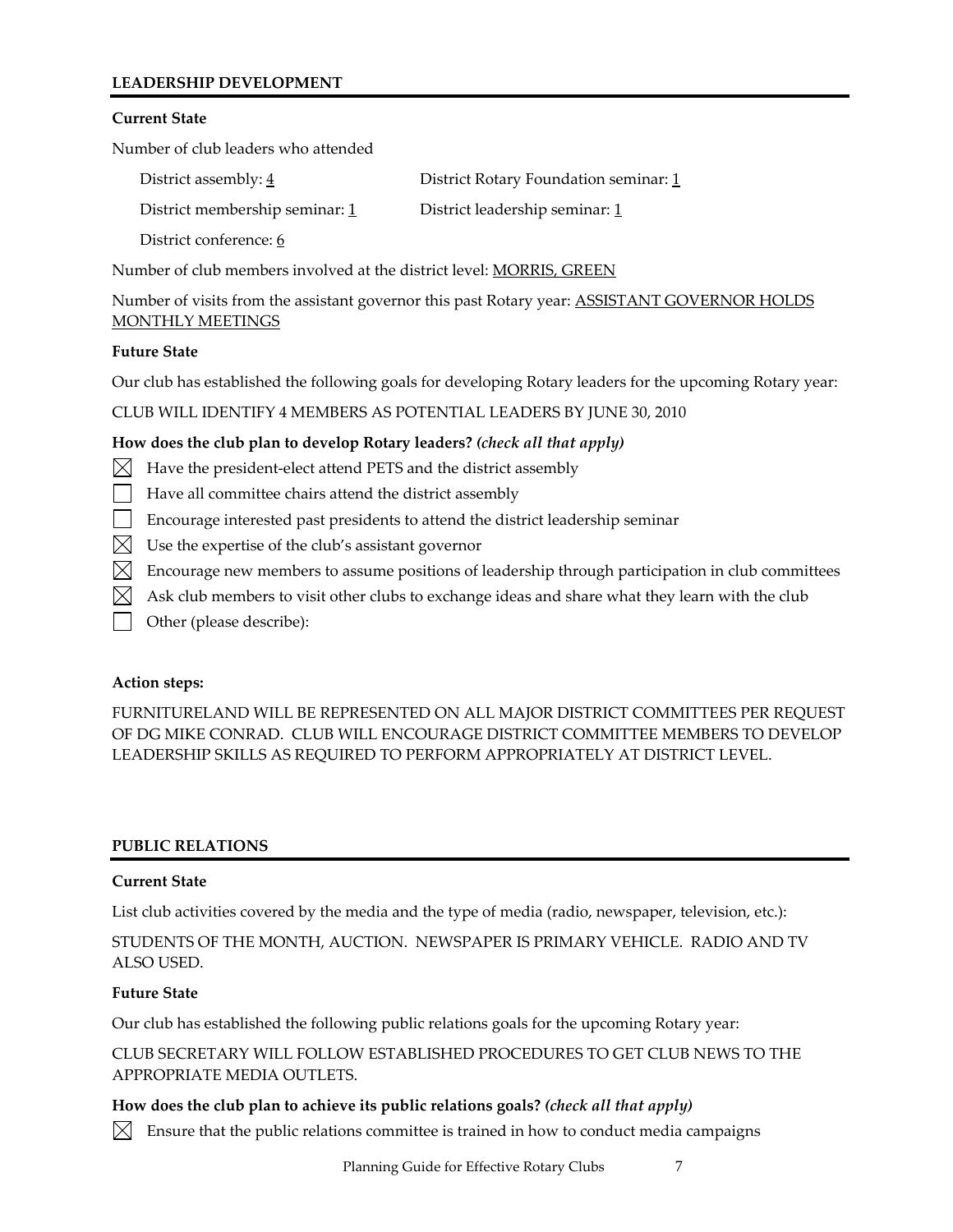# $\boxtimes$  Conduct public relations efforts for all service projects

Conduct a public awareness program targeted at the business and professional community about what Rotary is and what it does  $\Box$  Arrange for a public service announcement to be broadcast on a local television channel

Other (please describe):

# **Action steps:**

CLUB SECRETARY WILL WORK WITH CLUB P.R. CHAIR

# **CLUB ADMINISTRATION**

# **Current State**

How often and when does the club board meet? **THURSDAY FOLLOWING 1<sup>ST</sup> FRIDAY EACH MONTH** 

When are club assemblies held? SPRING AND FALL

How is the club budget prepared? BY TREASURER WITH BOARD INPUT Is it independently reviewed by a qualified accountant? NO

Does the club have a long-range plan in place? IN PROGRESS

Has the club developed a system for continuity of leadership on its board, committees, etc.? YES

Has the club developed a system for keeping all members involved in the club? **TENTATIVELY YES** 

Does the club use Member Access on www.rotary.org to update its membership list? YES

How often is the club's bulletin published? WEEKLY

Describe how weekly club programs are organized: PROGRAM CHAIR COORDINATES INPUT FROM CLUB MEMBERSHIP

How often is the club's Web site updated? WEEKLY

Does your club observe the special months of the Rotary calendar, such as Rotary Foundation Month and Magazine Month? NOT LAST YEAR

How often does your club conduct fellowship activities? APPROXIMATELY 4X ANNUALLY

How does the club involve the families of Rotarians? YES

# **Future State**

# **What plans have you made to carry out the administrative tasks of the club?** *(check all that apply)*

- $\boxtimes$  Regular board meetings have been scheduled.
- $\boxtimes$  The club's long-range and communication plans will be updated.
- $\boxtimes$  2 club assemblies have been scheduled on the following dates: MONDAY FOLLOWING SPRING AND FALL FURNITURE MARKETS (number)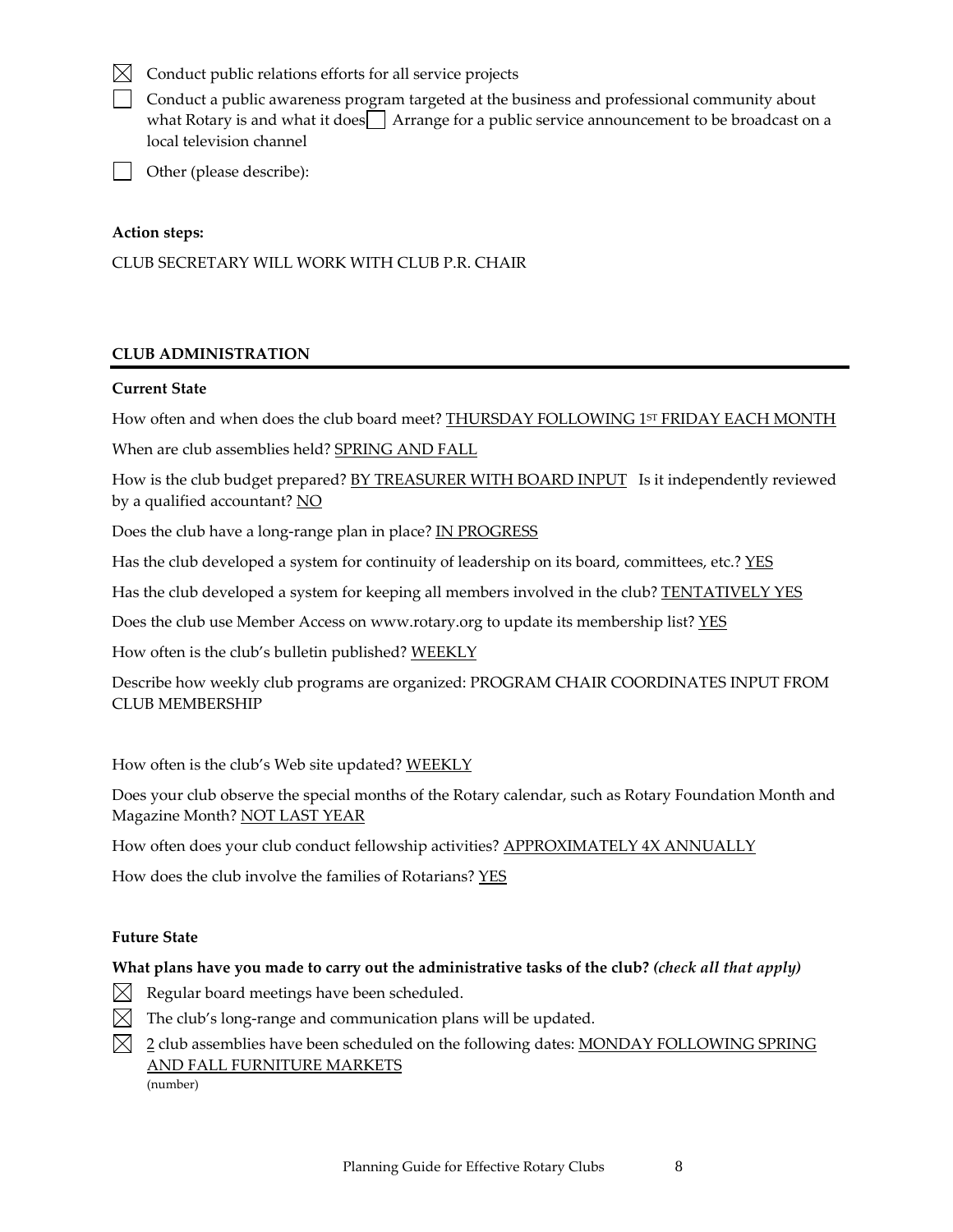| $\boxtimes$ | The club has either adopted the latest version of the Recommended Rotary Club Bylaws or revised its<br>own bylaws (recommended after each Council on Legislation). |
|-------------|--------------------------------------------------------------------------------------------------------------------------------------------------------------------|
| $\boxtimes$ | Club elections will be held on FIRST MONDAY IN DECEMBER 2009.<br>(date)                                                                                            |
| $\boxtimes$ | At least 6 delegates will be sent to the district conference.<br>(number)                                                                                          |
| $\boxtimes$ | A club bulletin will be produced to provide information to club members.                                                                                           |
| $\times$    | The club's Web site will be updated 40 times per year.<br>(number)                                                                                                 |
| $\boxtimes$ | A plan has been developed to have interesting and relevant weekly club programs.                                                                                   |
|             | RI Club Administration Software (RI-CAS) or similar software will be used to assist with<br>administration activities.                                             |
| $\boxtimes$ | Monthly attendance figures will be reported to the district leadership by the 15 day of the following month.<br>(number)                                           |
| $\boxtimes$ | Member Access will be used to maintain club records (by 1 June and 1 December to ensure accurate<br>semiannual reports).                                           |
| $\boxtimes$ | Membership changes will be reported to RI within 180 days.<br>(number)                                                                                             |
| $\boxtimes$ | Reports to RI, including the semiannual report, will be completed on a timely basis.                                                                               |
| $\boxtimes$ | The following fellowship activities for all club members are planned for the year:                                                                                 |
|             | SPRINGFEST, FALLFEST, NEW YEAR'S CELEBRATION, CHANGING OF THE GUARD                                                                                                |
|             | Other (please describe):                                                                                                                                           |

**Action steps:**

# **Our club would like assistance from the assistant governor or governor with the following:**

UNDERSTANDING THE FOUNDATIONʹS FUTURE VISION PLAN AND HOW BEST WE CAN MEANINGFULLY PARTICIPATE.

**Our club would like to discuss the following issues with the governor or assistant governor during a visit to our club:**

| /s/ William H. Dyson     |  |
|--------------------------|--|
| Club President Signature |  |

2009-2010 Rotary Year **Assistant Governor Signature** 

**<u>05/12/09</u>** Date Date Date **Date**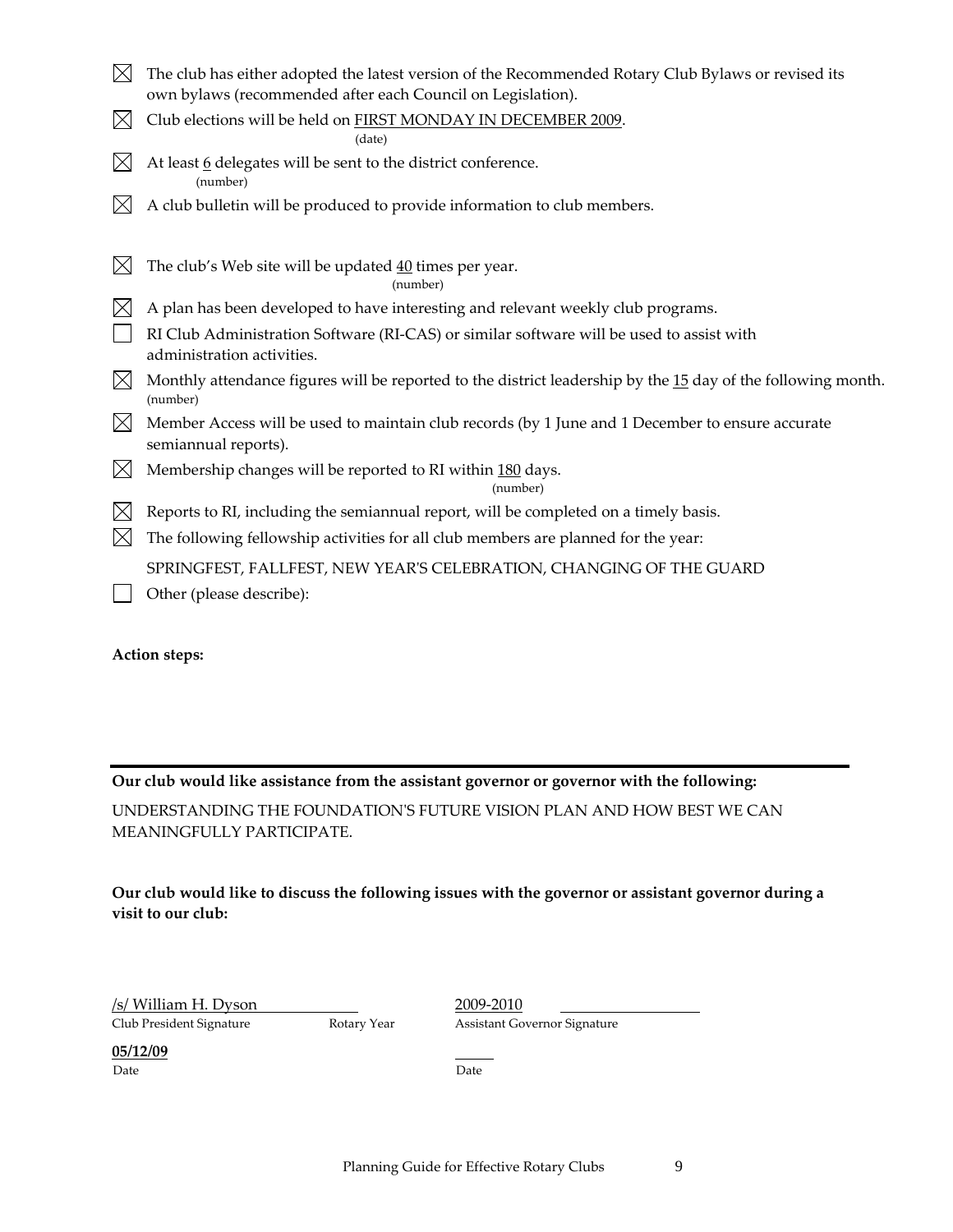For each goal your club has identified for the upcoming Rotary year, indicate which Avenue of Service it addresses. To ensure a balanced service effort, you should have at least one goal that address each Avenue of Service. Most goals will address more than one avenue.

|                                                                                                                                | <b>Jub</b> Service | Vocational<br>Service | Community<br>Service | International<br>Service |
|--------------------------------------------------------------------------------------------------------------------------------|--------------------|-----------------------|----------------------|--------------------------|
| Membership goal                                                                                                                |                    |                       |                      |                          |
| 63 members by 30 June 2010<br>(number)<br>(year)                                                                               | $\boxtimes$        | $\boxtimes$           | $\boxtimes$          |                          |
| Service goals                                                                                                                  |                    |                       |                      |                          |
| For our local community:                                                                                                       |                    |                       | $\boxtimes$          |                          |
| 'FLIGHT OF HONOR', 'STUDENTS OF THE MONTH'                                                                                     |                    |                       |                      |                          |
| For communities in other countries:                                                                                            |                    |                       |                      |                          |
| <b>CAROLINA'S PROMISE</b>                                                                                                      |                    |                       |                      |                          |
| The Rotary Foundation goals                                                                                                    |                    |                       |                      |                          |
| Our club's Annual Programs Fund contribution goal is \$200 X 62.                                                               |                    |                       |                      |                          |
| Our club's Permanent Fund contribution goal is ?.                                                                              |                    |                       |                      |                          |
| Our club will participate in the following Rotary Foundation<br>programs: GSE, SCHOLAR PROGRAM IF AVAILABLE                    |                    |                       |                      |                          |
| Leadership development goals                                                                                                   |                    |                       |                      |                          |
| IDENTIFY 4 NEW ROTARIANS FOR LEADERSHIP ROLES, AND<br>ENCOURAGE THOSE INVOLVED IN DISTRICT TO CONTINUE                         | $\times$           |                       |                      |                          |
| Public relations goals                                                                                                         |                    |                       |                      |                          |
| INCREASE VISIBILITY OF FURNTURELAND ROTARY<br>PROGRAMS IN THE HIGH POINT ENTERPRISE                                            | $\times$           | $\boxtimes$           | $\boxtimes$          |                          |
| Club administration goals                                                                                                      |                    |                       |                      |                          |
| DEVELOPING A MEANINGFUL BUDGET, INSURE TIMELY<br>AND ACCURATE REPORTING IN S.A.R., MAINTAINING<br>ACCURATE ATTENDANCE RECORDS. | $\boxtimes$        |                       |                      |                          |
| Other goal TO RETURN OUR FUNDRAISING LEVELS TO THE<br>2007-2008 LEVEL                                                          |                    |                       | $\boxtimes$          | $\boxtimes$              |